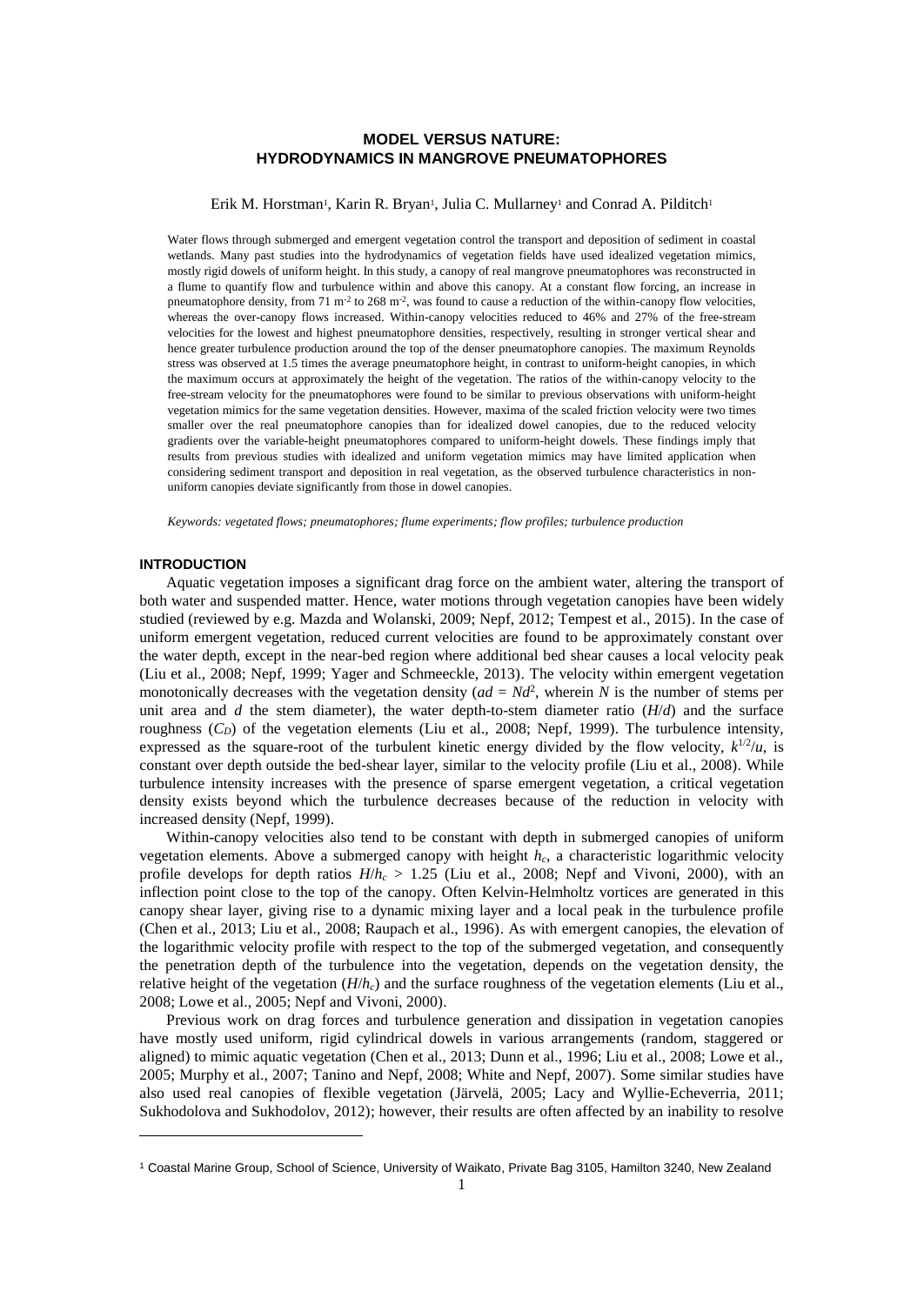# 2 *COASTAL ENGINEERING 2016*

the hydrodynamics within the irregular and dynamic vegetation. This difficulty in obtaining measurements means the effects of non-homogeneous vegetation properties on the hydrodynamics remain largely unquantified.

To address this knowledge gap, Liu et al. (2010) studied flow patterns with a submerged and idealized double-layer rigid vegetation canopy, consisting of two heights of acrylic dowels. Throughout their experiments, the canopy consisted of various densities of regularly spaced short and tall dowels with the tall dowels being 1.5, 2 or 3 times higher than the shorter ones. For sufficiently dense dowel configurations and a large height difference between the short and tall dowels, the velocity profile in these composite canopies resembled a superposition of the velocity and turbulence profiles for single layer submerged canopies. Yet, the shear across the top of each of the vegetation layers individually was reduced compared to the shear at the top of a uniform-height dowel canopy of the same density, lowering the peak turbulence production.

Previous studies have elucidated key principles of the hydrodynamics in idealized uniform-height and composite double-layer vegetation canopies. However, natural canopies often exhibit substantial heterogeneity in vegetation characteristics. Mangrove pneumatophores are woody aerial roots, growing upward from shallow lateral root systems of e.g. *Avicennia* and *Sonneratia* species, and typically have heights ranging from a few centimetres to decimetres (Tomlinson, 1986). *Sonneratia* pneumatophores are generally thicker and taller and have a flaky bark, whereas *Avicennia* pneumatophores usually extend less than 30 cm above the surface and tend to have a smooth surface (Tomlinson, 1986). Nevertheless, pneumatophore heights and diameters can vary substantially within the same field site (e.g. Horstman et al., 2014; Liénard et al., 2016).

The present study addresses the hydrodynamics in a natural pneumatophore canopy through a series of flume experiments with three different densities of reconstructed *Avicennia* pneumatophore canopies. The aim of this work was to explore (i) the impact of pneumatophore density on the hydrodynamics within and above the vegetation canopy, and (ii) the differences of the hydrodynamics in real pneumatophore canopies compared to the hydrodynamic effects of idealized rigid dowel canopies that were employed in previous studies.

# **EXPERIMENTAL SETUP**

Experiments were conducted in a 6.6 m long and 0.5 m wide recirculating acrylic flume. Flow was generated by a variable-frequency impeller, mounted in the recirculating duct. An insert of 0.3 m long stacked 20 mm diameter PVC tubes was used to dampen turbulence at the entrance of the flume. Pneumatophores were mounted in large sheets of floral foam that were incorporated in the false floor of the flume. The pneumatophores canopy extended across the full width of the flume and was 4.0 m long, starting 0.45 m downstream of the flow rectifier [\(Figure 1a](#page-1-0)). A fully automated 3D positioning table (Animatics SmartMotors) allowed for precise positioning and accurate repetitions of hydrodynamic measurements.



<span id="page-1-0"></span>**Figure 1. (a) Side view of the flume (dimensions in mm) and (b) top view of the reconstructed high-density pneumatophore canopy. Locations of data collection are marked with dashed lines in the side view and red + symbols in the top view. (Lateral rods and pipe elbows in the top view were included for reconstruction purposes and were not present during the experiments.)**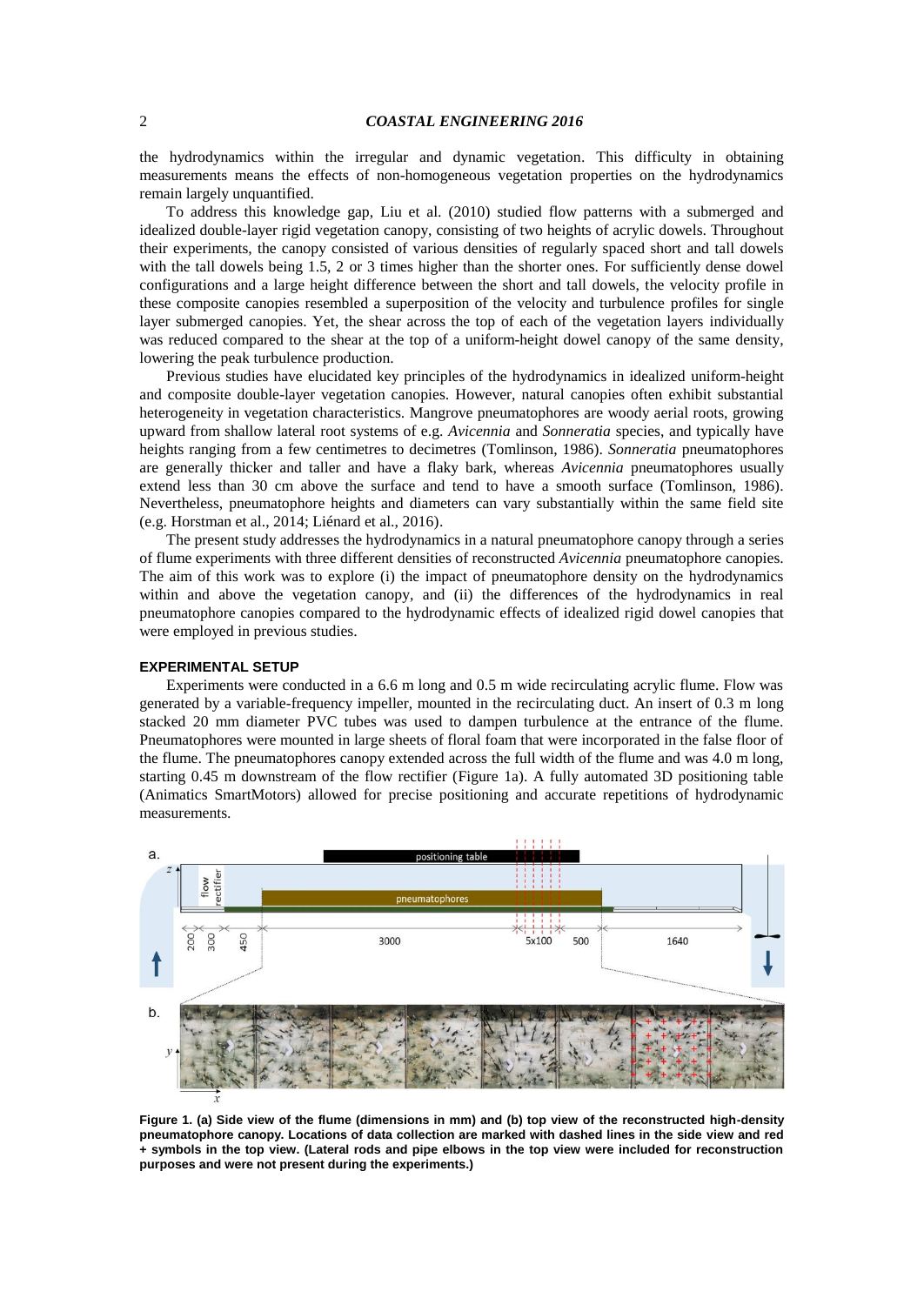

**Figure 2. Canopy reconstruction in the flume: (a) high-density pneumatophore cover in the Waikareao Estuary in New Zealand, (b) part of the rectified photograph resulting from the field survey and (c) reconstructed canopy in the flume.**

<span id="page-2-0"></span>Experiments were run for a plane bed (PB) scenario and for three canopies composed of real pneumatophores harvested from the Waikareao Estuary, Tauranga Harbour, New Zealand. In order to obtain a natural spread of the pneumatophores in the flume, scaled photographs of  $1x4 \text{ m}^2$  patches of sparse, average and dense pneumatophore covers were collected at the field site [\(Figure 2a](#page-2-0)), prior to harvesting. These surveys revealed a patchiness of the pneumatophores that was reconstructed in the flume by applying a  $10x10$  cm<sup>2</sup> raster overlay on both the photo reconstruction and the flume bed [\(Figure 2b](#page-2-0)-c). The reconstructed pneumatophore canopies had low (LD), average (AD) and high (HD) densities  $N$  of 71, 154 and 268 m<sup>-2</sup>, respectively. The pneumatophores generally had a tapered shape with an average diameter at the bed of 8.1 mm, decreasing to 6.6 mm at mid-height and 4.0 mm at the tip of the pneumatophore, making for a mean diameter *d* of 6.2 mm. The resulting mean cross-sectional densities  $\varphi = N \pi d^2/4$  ranged from 0.0023 to 0.0086 for the low and high pneumatophore densities, respectively [\(Table 1\)](#page-2-1). Although the mean pneumatophore diameter remained constant throughout all three reconstructions, the average pneumatophore heights  $h<sub>c</sub>$  between densities differed slightly (Table [1\)](#page-2-1).

The water depth in the flume experiments was maintained at 30 cm. Consequently, the ratios of water depth *H* to canopy height  $h_c$  ranged from 4.2 to 4.7 [\(Table 2\)](#page-3-0). For each density, experiments were run at two fixed impeller frequencies that generated free-stream flow velocities of 10 cm/s and 15 cm/s in the experiments without pneumatophores (PB; [Table 2\)](#page-3-0). Impeller settings were not modified after the introduction of the canopies, as to maintain a constant flow forcing throughout experiments with the same flow rate.

# **DATA COLLECTION & PROCESSING**

Flow data were collected with a Nortek Vectrino Profiler (10 MHz) that was mounted on the positioning table. Velocity profiles comprising 35 vertical cells of 1 mm, starting at 40 mm below the probe, were collected at 50 Hz. To account for the inhomogeneity of the velocity field inside and above the canopy, vertical velocity profiles were collected at 30 horizontal positions within the data collection window that was located between 3.0 and 3.5 m into the vegetation field [\(Figure 1\)](#page-1-0). These vertical profiles were collected at 6 locations with a 100 mm interval in the streamwise *x-*direction and at 5 positions with a 75 mm spacing in the lateral *y*-direction. Vertical increments in the instrument's *z*position were set to 45 mm, supposedly resulting in close-to continuous velocity profiles. For the plane bed experiments, averaging was used to account for imperfections in the flume. In these experiments, the streamwise spacing was increased to 500 mm and only 10 vertical velocity profiles were collected within the data collection window.

<span id="page-2-1"></span>**Table 1. Vegetation properties of the flume experiments (values for** *d* **and** *h<sup>c</sup>* **present mean ±standard deviation)**

|                        | low density<br>LD | average density<br>AD | high density<br>HD |
|------------------------|-------------------|-----------------------|--------------------|
| $N$ [m <sup>-2</sup> ] | 71                | 154                   | 268                |
| $d$ [mm]               | $6.2 \pm 1.4$     | $6.2 \pm 1.4$         | $6.2 \pm 1.4$      |
| $h_c$ [mm]             | $64 + 25$         | $65 + 34$             | $71 + 38$          |
| 0 [-]                  | 0.0023            | 0.0049                | 0.0086             |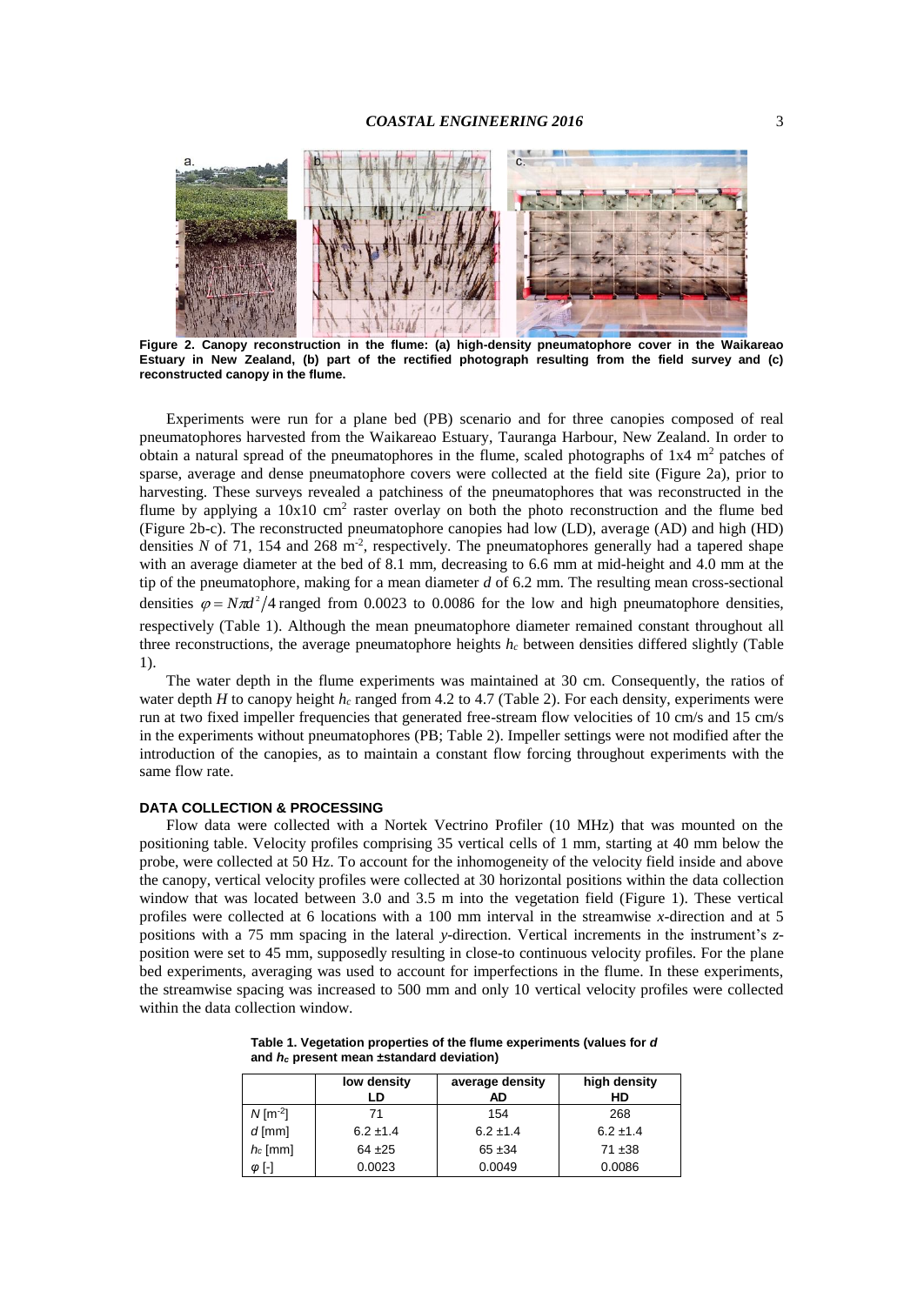|            | н    | $H/h_c$ | $U_{\infty}$ <sup>1</sup> | $U_c(U_0)^2$    | $U_c/U_{\infty}$ |
|------------|------|---------|---------------------------|-----------------|------------------|
|            | [m]  | ŀŀ      | [m/s]                     | $\mathsf{Im/s}$ | [m/s]            |
| PB H30 V10 | 0.30 |         | 0.10                      | 0.06            |                  |
| PB H30 V15 | 0.30 |         | 0.15                      | 0.10            |                  |
| LD H30 V10 | 0.30 | 4.7     | 0.11                      | 0.05            | 0.46             |
| LD H30 V15 | 0.30 | 4.7     | 0.16                      | 0.07            | 0.46             |
| AD H30 V10 | 0.30 | 4.6     | 0.11                      | 0.04            | 0.36             |
| AD H30 V15 | 0.30 | 4.6     | 0.17                      | 0.06            | 0.36             |
| HD H30 V10 | 0.30 | 4.2     | 0.12                      | 0.03            | 0.26             |
| HD H30 V15 | 0.30 | 4.2     | 0.18                      | 0.05            | 0.27             |

#### <span id="page-3-0"></span>**Table 2. Experimental conditions.**

 $1$  Free-stream velocity at 5 cm below the water surface.

<sup>2</sup> Depth-averaged velocities for 0  $z$  *h<sub>c</sub>* are denoted  $U_c$  for the vegetated experiments and *U<sup>0</sup>* for the plane bed experiments.

Three pre-processing procedures were applied to the Vectrino data in order to improve data quality. Firstly, all data were transformed according to an improved calibration matrix provided by Nortek directly after completion of the experiments. Secondly, the transformed data were filtered for correlations  $\geq$ 70 % and signal-to-noise ratios  $\geq$ 15 dB (cf. Rusello et al., 2006). Lastly, the Doppler noise removal procedure of Hurther & Lemmin (2001) was applied. This procedure corrects for the noise in the turbulent velocities by compensating for the covariance between the two vertical velocity signals that are obtained by the Vectrino. Despite this elaborate data pre-processing scheme, turbulence profiles in the present study showed substantial variability along the vertical (see e.g. [Figure 5b](#page-5-0)). Consequently, for turbulent properties this paper focusses on the single-point observations deemed to be most reliable (in the 'sweet spot') located at 50 mm below the probe (Nortek, 2011), thus producing intermittent data profiles with a vertical spacing of 45 mm.

Time-averaged  $(\bar{u}, \bar{v}, \bar{w})$  and turbulent  $(u', v', w')$  velocities were extracted from each preprocessed data record, with *u*, *v* and *w* denoting the streamwise, spanwise and vertical velocity components, respectively. Turbulent kinetic energy  $k = 1/2(u^{2} + v^{2} + w^{2})$  and Reynolds stress  $u'w'$  (i.e. Reynolds shear stress normalized by ) were computed for every data record. Parameters were timeaveraged over the length of the data records (denoted with overbars) and spatial averages (denoted with angle brackets) were obtained by averaging over all 30 vertical profiles [\(Figure 1b](#page-1-0)), or 10 profiles for the PB experiments.

The free-stream velocity over the canopy  $U$  was defined as the (spatially-averaged) velocity observed nearest to the water surface, i.e. at 5 cm below the water surface due to the instrument's blanking distance and a minimum submergence of 1 cm. For the depth-averaged velocity within the canopy  $U_c$ , the spatially-averaged velocity profiles were linearly interpolated across the gap between each consecutive profile along the vertical and velocities were then averaged over  $0 \le z \le h_c$ . For the PB experiments the same procedure was applied to obtain the equivalent average velocity *U0*.

# **RESULTS**

## **Spatial variability in pneumatophore canopies**

The patchiness of the pneumatophore canopy gave rise to noticeable local variations in the streamwise flow velocities, in the horizontal as well as in the vertical plane [\(Figure 3\)](#page-4-0). For the densest canopy, patches of pneumatophores were located just upstream of  $(x,y) = (3.00,0.175)$ ,  $(3.20,0.100)$  and (3.30,0.325) [\(Figure 2\)](#page-2-0). These concentrations of roughness elements gave rise to local downstream flow decelerations [\(Figure 3a](#page-4-0)-c). However, the vertical extent of these decelerations varied due to the nonuniform height of the pneumatophores. This result was clearly visible, for example at  $(x,y)$  = (3.30,0.100), where a pronounced deceleration was observed near the bed at  $z/h_c = 0.21$  [\(Figure 3a](#page-4-0)). However, higher in and above the canopy, this local reduction in flow speeds was less pronounced [\(Figure 3b](#page-4-0)-c). This variation in flow speed throughout the canopy was also observed in the lateral crosssections in [Figure 3d](#page-4-0)-f, indicating a clear deviation from the well-defined and constricted canopy shear layers over uniform-height canopies presented in previous studies (e.g. Bouma et al., 2007; Nepf and Vivoni, 2000).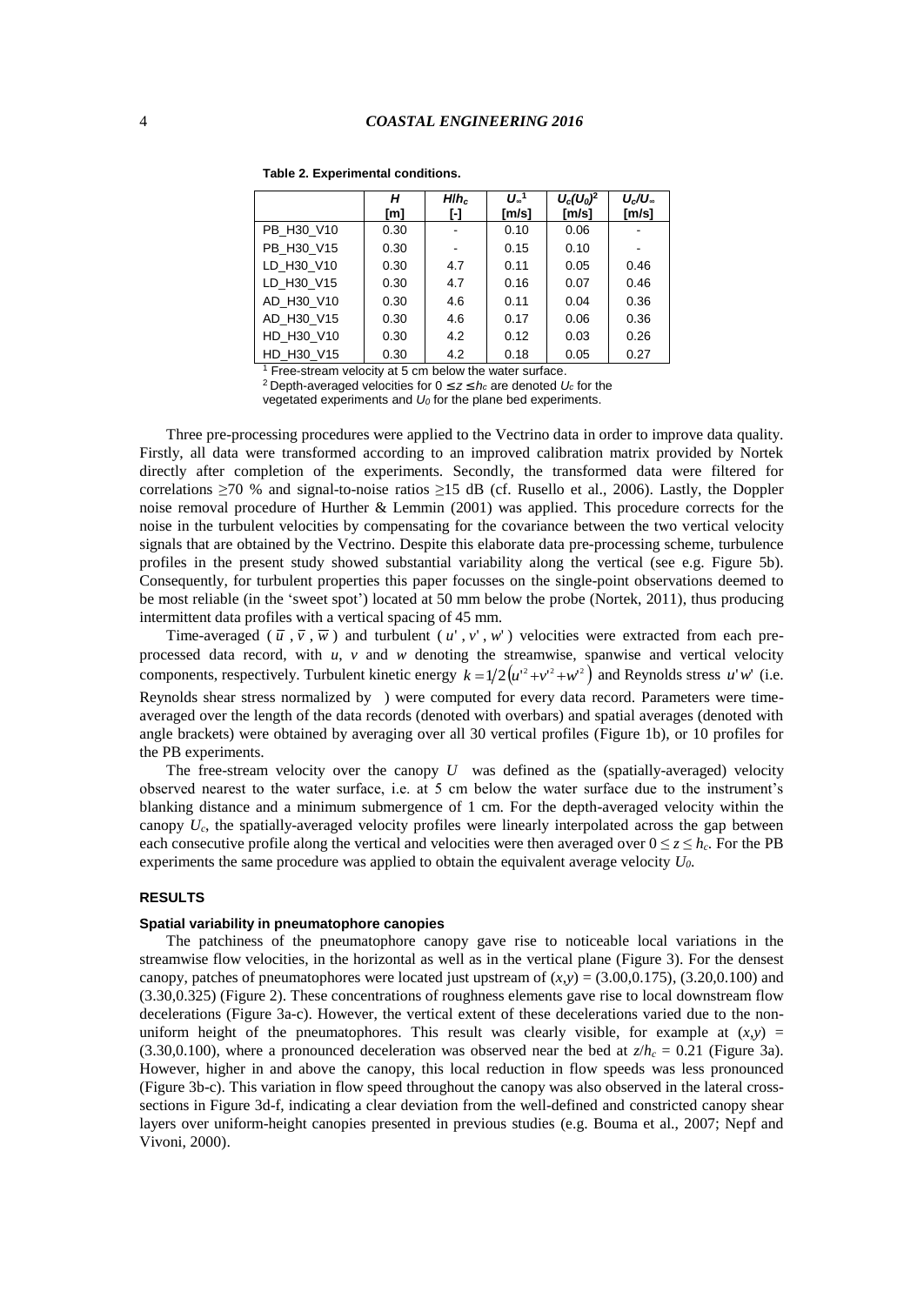

<span id="page-4-0"></span>**Figure 3. Streamwise velocities plotted along (a-c) horizontal and (d-f) vertical cross-sections of the flume, for the high density experiment with the high flow forcing (HD\_H30\_V15 in [Table 1\)](#page-2-1). Horizontal crosssections are presented for heights of (a) 1.5 cm, (b) 6.0 cm, and (c) 10.5 cm above the bed. Vertical crosssections are given for distances (d) 3.00 m, (e) 3.10 m and (f) 3.20 m from the leading canopy edge. Dashed lines indicate the average canopy height. (Note the different scales of the color bars for the upper and lower panels.)**

A comparison of the spatial variability of the streamwise velocities near the top of the canopy  $\left(\frac{z}{h_c}\right)$  $= 0.84$ ), showed that the relative variance of these velocities was smallest for the average pneumatophore density [\(Figure 4\)](#page-4-1). At the low pneumatophore density, few but relatively large fluctuations of the streamwise velocities were observed, as the pneumatophores locally caused strong reductions of the relatively high within-canopy velocities [\(Figure 5a](#page-5-0)). Conversely, the great number of pneumatophores in the densest canopy caused the within-canopy velocity to drop and hence local fluctuations around the pneumatophores were smaller. At the average pneumatophore density, these two effects merged. Within-canopy velocity variability was more limited by the vegetation roughness than within a sparse canopy due to the reduced within-canopy velocity, whereas the smaller number of pneumatophores for the average density canopy compared to the densest canopy limited the amount of velocity fluctuations near the top of the canopy. This trend was observed for both flow regimes [\(Figure](#page-4-1)  [4\)](#page-4-1) and is similar to previous findings by Nepf (1999) that the turbulence maximum initially increases with increasing canopy density, but eventually decreases if the canopy density increases beyond a certain threshold.



<span id="page-4-1"></span>**Figure 4. Variance of the streamwise velocity, normalized by the spatially averaged streamwise velocity, near the top of the pneumatophore canopy (***z* **= 0.84***hc***). Water depth (H30) and flow forcing (V10/V15) conditions as presented in [Table 2.](#page-3-0)**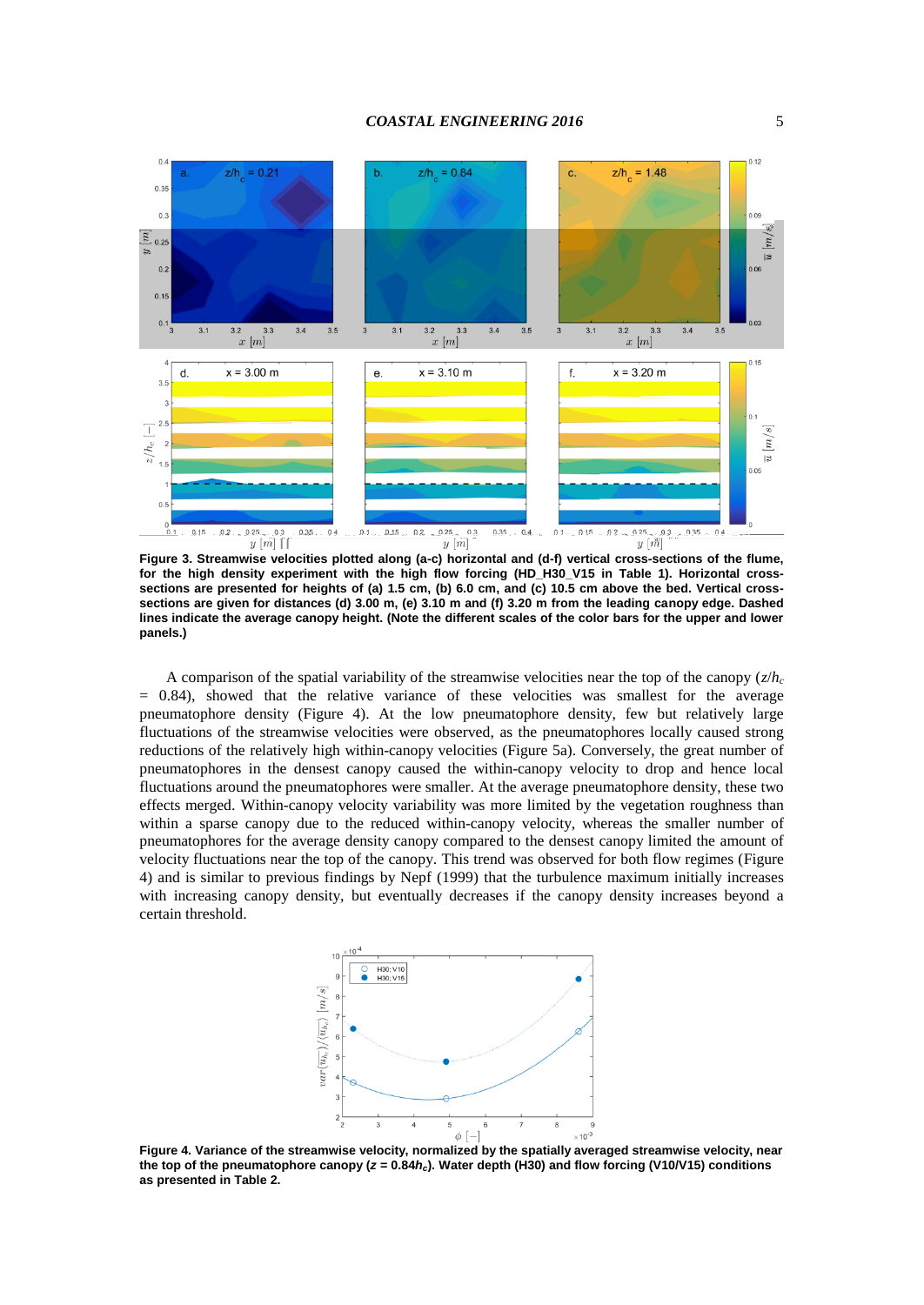#### **Density effects in pneumatophore canopies**

Compared to the plane bed scenario, the introduction of the pneumatophore canopy caused a significant reduction of the within-canopy streamwise velocities [\(Figure 5a](#page-5-0)). Spatially averaged velocities within the pneumatophore canopy *U<sup>c</sup>* decreased by up to about 25%, 38% and 53% compared to the plane bed velocities  $U_0$  in the same region, for the low, average and high pneumatophore densities, respectively [\(Table 2\)](#page-3-0). Velocity reductions extended to about two times the average pneumatophore height, above which enhanced flow velocities were observed compared to the plane bed scenario [\(Figure 5a](#page-5-0)). The distortion of the vertical flow profile due to the pneumatophore canopy was expressed by the ratio of the within-canopy velocity  $U_c$  to the free-stream velocity  $U_c$  (cf. Lowe et al., 2005). For the experiments with 30 cm water depth, these ratios decreased from 0.46 for the lowest pneumatophore density to 0.27 for the highest pneumatophore density [\(Table 2\)](#page-3-0). For comparison, for the standard logarithmic velocity profiles for the plane bed scenario the ratio of  $U_0$  to  $U$  was 0.65 at the same water depth.

The larger differences between near-bed and free-stream velocities with the increasing pneumatophore densities gave rise to a significant production of vertical shear around the top of the vegetation canopy [\(Figure 5b](#page-5-0)-c). Kelvin-Helmholtz vortices triggered by the vertical velocity gradient over the top of the canopy caused a local increase of the turbulence and Reynolds stress (Nepf and Vivoni, 2000). This turbulence generation was quite pronounced for all canopy densities, but was further enhanced by the greater velocity gradients over the denser canopies. Turbulence maxima, particularly for the higher pneumatophore densities, were observed at around  $z = 1.5h_c$  [\(Figure 5b](#page-5-0)-c), as opposed to these maxima occurring around  $z = h_c$  in studies with uniform canopy heights (e.g. Chen et al., 2013; Nepf and Vivoni, 2000; Poggi et al., 2004). Regardless of the increase of the turbulence maxima in the vegetated scenarios, the near-bed Reynolds stresses showed a continuous decrease as the vegetation densities increased, due to the lower within-canopy velocities [\(Figure 5c](#page-5-0)).



<span id="page-5-0"></span>**Figure 5. Combined results of the flume experiments. The upper row of panels shows spatially-averaged vertical profiles of (a) the streamwise velocity, (b) the turbulent kinetic energy, and (c) the Reynolds stress, for increasing densities of the vegetation canopy, all for the high flow scenario (V15). The lower row of panels presents spatially-averaged vertical profiles of (d) the streamwise velocity scaled with the velocity at the top of the canopy, (e) the turbulence intensity, and (f) the friction velocity scaled with the velocity at the top of the canopy, for all canopy densities, at both the low flow (V10; open symbols) and high flow (V15; solid symbols) scenarios. Panels b and c present the reliable turbulence observations in the sweet spots (solid symbols) and the noise-affected observations throughout the remainder of the observed profiles (grey dots; see 'Data Collection and Processing'). The dashed line in each panel indicates the average canopy height.**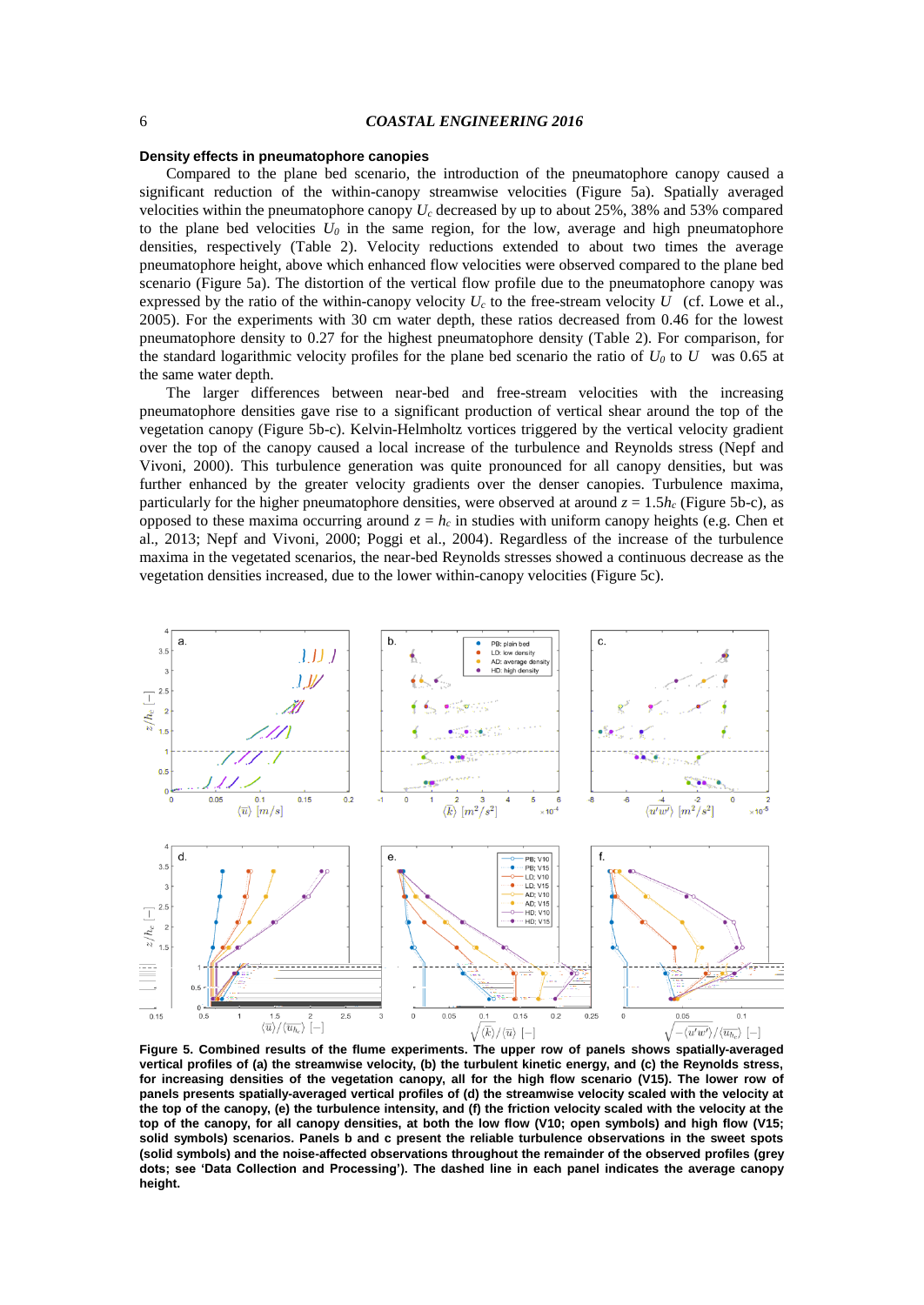### **Flow regime effects in pneumatophore canopies**

Impacts of the flow forcing were found to be negligible. Streamwise velocity profiles that were scaled with the velocity at the top of the pneumatophore canopy  $\langle u_{h_c} \rangle$  collapsed perfectly for the low and high flow forcing [\(Figure 5d](#page-5-0)). This resemblance is in agreement with previous observations by Dunn et al. (1996) for a broad range of flow conditions. Consequently, the velocity ratios  $U_c/U$  were similar between the experiments with the low and high flow forcing when all other factors were kept equal [\(Table 2\)](#page-3-0).

Turbulence profiles obtained from the different experiments were scaled with the streamwise velocity as well. Here, the turbulent kinetic energy was scaled with the streamwise velocity at the same height, producing profiles of the turbulence intensity  $\sqrt{\langle k \rangle / \langle u \rangle}$ . The Reynolds stress was converted to

a friction velocity  $\sqrt{-\langle u'w' \rangle}$  which was then scaled with the velocity at the top of the canopy. The

resulting profiles of the turbulent kinetic energy and the scaled Reynolds stress produced overlapping profiles for both flow conditions at each of the canopy densities [\(Figure 5e](#page-5-0)-f). Hence, the changes to both the streamwise velocities and the turbulence magnitudes were directly related with the increase of the velocity at the top of the pneumatophore canopy for the increased flow forcing, without causing any changes in the vertical profiles of these properties.

# **DISCUSSION**

#### **Comparison of pneumatophores with uniform dowel canopies**

An abundance of data on flows through artificial canopies exists, mostly from experiments with canopies consisting of rigid, uniform-height dowels. The within-canopy velocity is a common parameter in these studies, either depth-averaged over the height of the canopy (e.g. Murphy et al., 2007) or as the constant velocity below the canopy shear layer (e.g. Ghisalberti and Nepf, 2004). Within-canopy velocities are generally compared to the free-stream velocities above the canopy (e.g. Ghisalberti and Nepf, 2004; Lowe et al., 2005).

Data from prior studies by Dunn et al. (1996), Ghisalberti and Nepf (2004), Lowe et al. (2005), Murphy et al. (2007) and Chen et al. (2013) have been assembled and analyzed, covering 62 experiments that encompass a wide range of canopy densities and submergence ratios. To enable the comparison of these results, an adjusted vegetation density was defined as the product of the vegetation density and the submergence ratio *H*/*hc*. All compiled experiments considered uniform-height dowels. The results, summarized in [Figure 6a](#page-7-0), show that the calculated (or estimated) ratios of the withincanopy velocity to the free-stream velocity above the vegetation  $U_c/U$  are negatively and significantly correlated with the depth-adjusted vegetation density (*H*/*hc*). The ratio of the within-canopy velocity to the free-stream velocity for the non-uniform variable-height pneumatophore experiments collapsed well onto the data obtained from the previous experiments with uniform-height dowels [\(Figure 6a](#page-7-0)). Throughout all data from the present and previous studies, an increasing density or an increasing submergence ratio of the canopy, or a combination thereof, caused a non-linear decrease of the ratio  $U_c/U$  according to the following relationship:

$$
U_c/U_{\infty} = 0.13(\varphi(H/h_c))^{-0.31}
$$
 (1)

Given the similarity of the ratios of the within-canopy velocity to the free-stream velocity in the pneumatophore canopies with those previously observed in uniform-height dowel canopies, it can be concluded that the variable shape and height of the pneumatophores in this study does not instigate a significantly different vertical distribution of the streamwise velocities than the idealized uniform-height dowels in those previous studies.

This similarity between the experiments with dowels and with pneumatophores does not apply to the turbulence in the canopy shear layer. The maximum of the spatially averaged friction velocity, i.e. the square-root of the maximum absolute value of the Reynolds shear, scaled with the free-stream velocity, was found to be more or less constant over the full range of conditions in the compiled series of experiments, with a mean value of 0.108 [\(Figure 6b](#page-7-0)). This finding was consistent with Lowe et al.'s (2005) observation that the canopy-induced friction velocity scaled by the free stream velocity was about 0.1 throughout their experiments. However, the observations from the present experiments with real pneumatophores produced a mean of 0.048 for the maximum shear velocity relative to the free-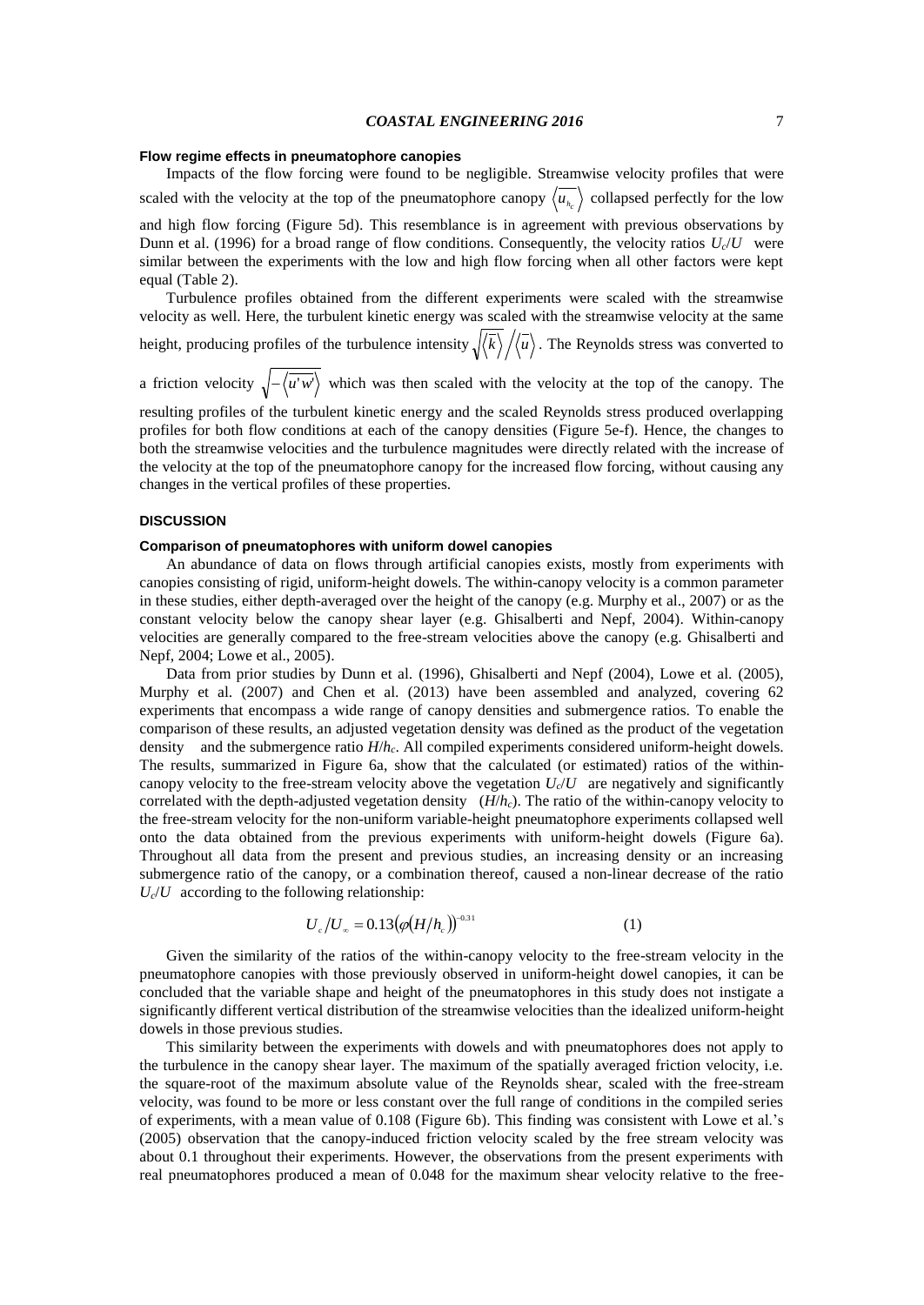## 8 *COASTAL ENGINEERING 2016*

stream velocity [\(Figure 6b](#page-7-0)). These relative shear velocities in the pneumatophore experiments were found to be significantly lower than the values obtained from the previous studies with uniform-height dowel canopies (one-sided t-test,  $p \ll 0.01$ ).

The lower values of the relative shear velocity maxima with the real pneumatophores were not due to differences in the vertical profiles of the streamwise velocities, as concluded from [Figure 6a](#page-7-0). Hence, the lower relative shear velocities must be related to lower values of the maximum Reynolds stress in the canopy shear layer. In addition, turbulence maxima for the variable-height pneumatophore canopies were observed at about  $z = 1.5h_c$  [\(Figure 5b](#page-5-0)-c), as opposed to their location at the same height as the top of the canopy (*hc*) in studies with uniform-height dowels (e.g. Chen et al., 2013; Nepf and Vivoni, 2000; Poggi et al., 2004). These previous studies also show a more confined and pronounced peak of the Reynolds stress, especially for higher vegetation densities (see e.g. Figure 10 in Chen et al., 2013), coinciding with a steeper velocity gradient over the uniform-height canopies. This observation corroborates the findings by Liu et al. (2010) who observed a reduction of the maximum turbulence intensity in a double-layer dowel canopy compared to a uniform-height dowel canopy.

### **Implications for sediment transport and deposition**

Sediment transport in emergent and submerged canopies is a combined function of hydrodynamic forces and particle properties. Elevated turbulence levels at the edges of vegetation canopies are able to sustain enhanced concentrations of suspended matter (Marion et al., 2014). Once these suspended materials are transported into the less dynamic zone within the vegetation, they may deposit depending on the settling velocity. Consequently, enhanced sediment deposition is often observed at the interface between open flows and emergent vegetation patches (Furukawa and Wolanski, 1996; Temmerman et al., 2003; Zong and Nepf, 2010), as well as within fully submerged canopies (Bouma et al., 2007; Ganthy et al., 2015). In particular, vegetated intertidal areas can be efficient sediment traps with sediment settling promoted during slack tides, (Bouma et al., 2007; Temmerman et al., 2003).



<span id="page-7-0"></span>**Figure 6. Data from the present work in comparison to data compiled from previous studies in artificial canopies of uniform-height dowels. (a) Ratios of the within-canopy velocity to the free-stream velocity were found to correlate significantly (r=-0.63, p<<0.01) with the depth-adjusted canopy density** *φ***(***H***/***hc***). The solid line presents the best fit for the results of both present and previous studies (Equation (1)). (b) The maximum friction velocity scaled with the free-stream velocity varied around a constant value of 0.048 (st.dev. = 0.002) for the pneumatophore experiments (solid line), which is significantly lower (one-sided ttest, p<<0.01) than the average of 0.108 (st.dev. = 0.014) throughout the previous studies with uniform-height dowels (dashed line).**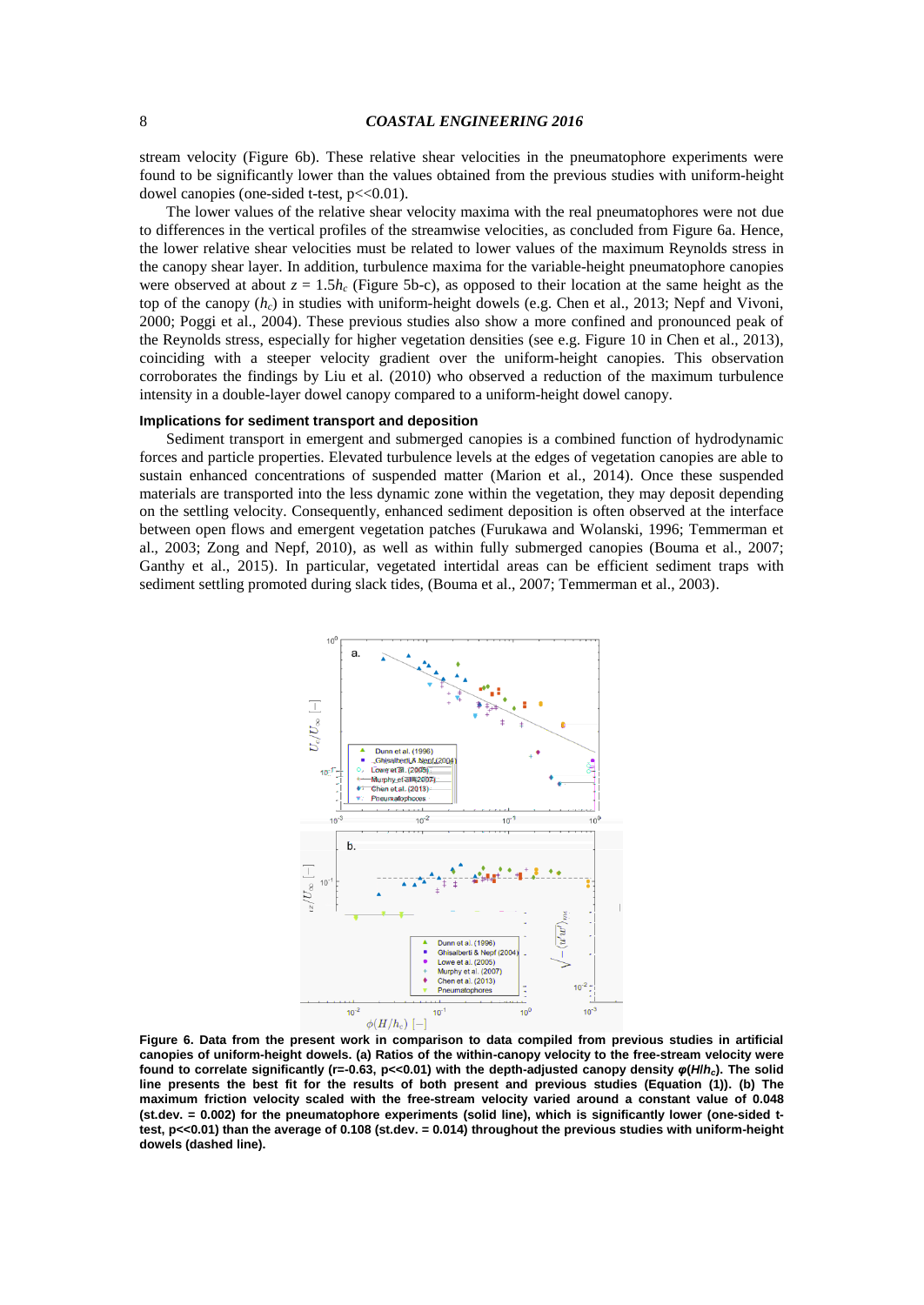Our findings imply that the maximum shear velocity generated over canopies of uniform-height (idealized) vegetation elements is two times higher, relative to the spatially averaged velocity at the top of the canopy, than the maximum shear velocity observed above a patch of real pneumatophores [\(Figure 6b](#page-7-0)). Also, the canopy shear layer was found to be less confined around the top of the canopy than in previous studies with uniform-height dowels (e.g. Chen et al., 2013; Nepf and Vivoni, 2000; Poggi et al., 2004). Hence, the findings from previous experimental studies with uniform-height canopies (e.g. Chen et al., 2013; Le Bouteiller and Venditti, 2015; Lowe et al., 2005; Nepf et al., 2007) may not necessarily be representative for inferring sediment dynamics in real aquatic canopies that are characterized by non-uniform shape and height. The reduced turbulence maximum above the pneumatophores will limit the transport of suspended matter across the pneumatophore canopy, although the greater vertical extent of the canopy shear layer may compensate for this reduction. Conversely, elevated turbulence levels within the pneumatophore canopy will affect the settling of suspended sediments. The complexity of this interplay is illustrated by the variability of accretion rates observed by Krauss et al. (2003) amongst different mangrove root structures. They argued that the higher root densities could even have promoted erosion due to enhanced turbulence levels (cf. Spenceley, 1977).

The balance between these different factors contributing to sediment transport and deposition in real pneumatophores versus dowel mimics will have to be addressed through a direct comparison of the vertical turbulence profiles, including the bed shear stresses. This comparison cannot be made with the studies available from literature, due to the differences in both canopy properties and hydrodynamic forcing across these studies. A follow-up study will examine differences in hydrodynamics between the present experiments with pneumatophores and those with a dowel canopy of the same density in order to isolate the effects of variability in both height and shape in real pneumatophores.

#### **CONCLUSIONS**

The results of this study quantified the effects of real pneumatophores on the hydrodynamics within and above these canopies. Spatially-averaged streamwise velocities within and just above the canopy (up to a height of two times the average pneumatophore height) were found to decrease monotonically with pneumatophore density, with an associated increase in flow speeds in the upper water column. The horizontal variance in streamwise velocities was found to be lowest for the average pneumatophore density, with higher variances observed for both the lower and the higher pneumatophore densities (regardless of streamwise velocities).

The larger gradient in vertical velocities associated with the greater pneumatophore densities enhanced the generation of turbulence in the upper part of the water column. Conversely, the near-bed Reynolds shear stress was found to decrease with pneumatophore density. Turbulence levels were elevated throughout a major part of the water column, compared with a plane bed scenario, due to the variable height of the pneumatophore canopies. Turbulence maxima were observed around 1.5 times the average height of the canopy.

Spatially-averaged streamwise velocity profiles for each pneumatophore density were found to collapse for different flow rates, when normalized by the velocity at the mean pneumatophore height. Similarly, the profiles of the turbulence intensity and the normalized shear velocity also collapsed for the low and high flow regimes. Hence, changes in spatially averaged vertical profiles of both the streamwise velocity and the turbulence properties due to increased flow rates were directly related with the increase of the velocity at the top of the pneumatophore canopy. Relative vertical distributions of flow and turbulence were not affected by the changing flow rates.

The ratio of the within-canopy and free-stream velocities for the pneumatophore canopies in the present experiments were consistent with the observations from previous studies that employed idealized, uniform-height dowel canopies. However, the scaled maximum friction velocity above the pneumatophores was found to be two times lower than that in uniform-height dowel canopies with a similar density. These findings suggest that results from experimental studies with uniform-height dowel canopies cannot be used unconditionally to directly infer sediment transport and deposition within real pneumatophores.

### **ACKNOWLEDGEMENTS**

This research is funded by the Royal Society of New Zealand's Marsden Fund (14-UOW-011). We thank Christopher Eager and Dean Sandwell for their help with setting up the flume experiments, and Carolyn Lundquist and Nicola Lovett for their help with the pneumatophore collection.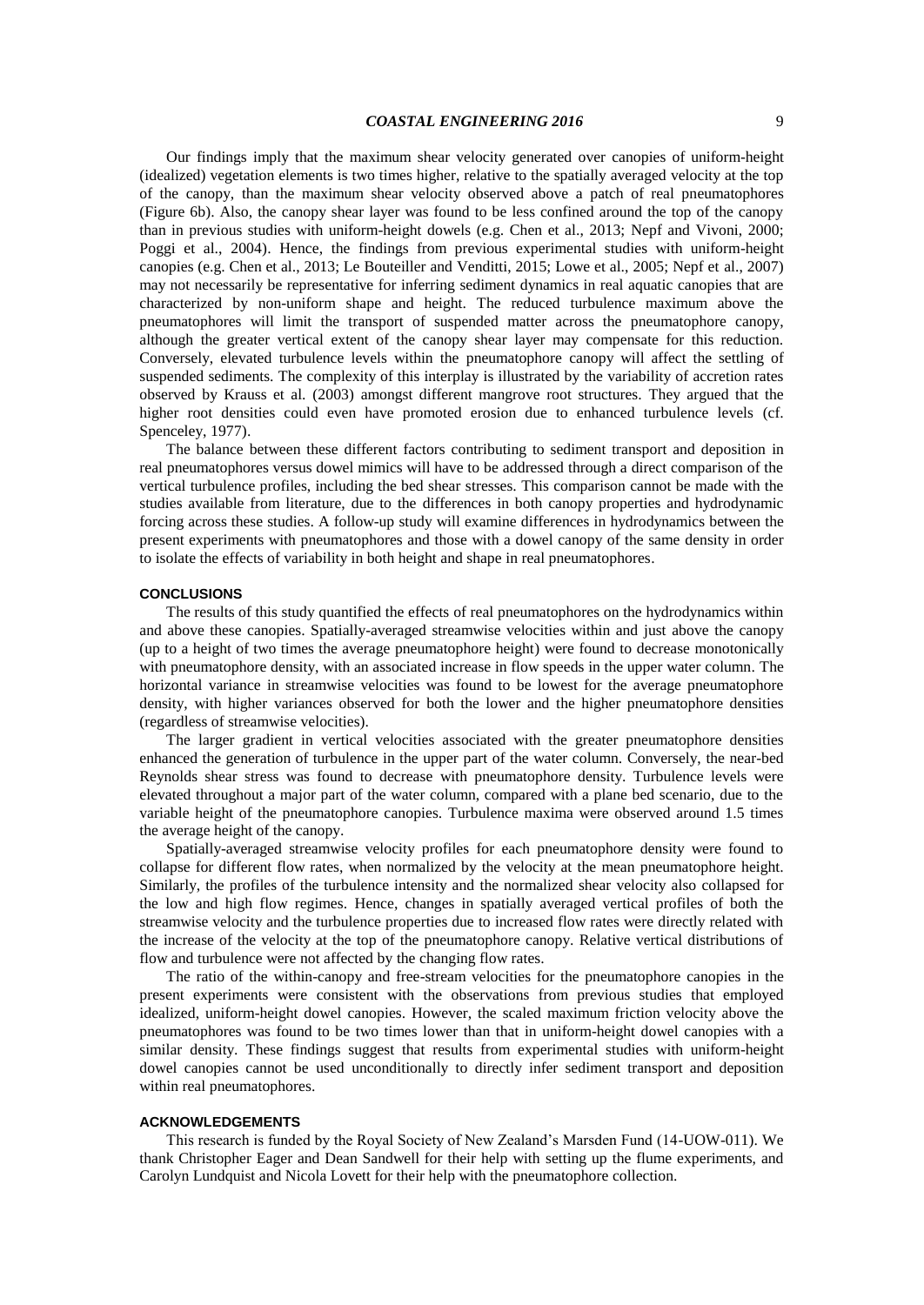## 10 *COASTAL ENGINEERING 2016*

### **REFERENCES**

- Bouma, T.J., L.A. Van Duren, S. Temmerman, T. Claverie, A. Blanco-Garcia, T. Ysebaert and P.M.J. Herman. 2007. Spatial flow and sedimentation patterns within patches of epibenthic structures: Combining field, flume and modelling experiments, *Continental Shelf Research*, 27, 1020-1045.
- Chen, Z., C. Jiang and H. Nepf. 2013. Flow adjustment at the leading edge of a submerged aquatic canopy, *Water Resources Research*, 49, 5537-5551.
- Dunn, C., F. Lopez and M. Garcia. 1996. *Mean flow and turbulence in a laboratory channel with simulated vegetation*, Hydraulic Engineering Series, 51, University of Illinois, Urbana, Illinois, 148 pp.
- Furukawa, K. and E. Wolanski. 1996. Sedimentation in Mangrove Forests, *Mangroves and Salt Marshes*, 1, 3-10.
- Ganthy, F., L. Soissons, P.-G. Sauriau, R. Verney and A. Sottolichio. 2015. Effects of short flexible seagrass Zostera noltei on flow, erosion and deposition processes determined using flume experiments, *Sedimentology*, 62, 997-1023.
- Ghisalberti, M. and H.M. Nepf. 2004. The limited growth of vegetated shear layers, *Water Resources Research*, 40, W07502.
- Horstman, E.M., C.M. Dohmen-Janssen, P.M.F. Narra, N.J.F. Van den Berg, M. Siemerink and S.J.M.H. Hulscher. 2014. Wave attenuation in mangroves: A quantitative approach to field observations, *Coastal Engineering*, 94, 47-62.
- Hurther, D. and U. Lemmin. 2001. A Correction Method for Turbulence Measurements with a 3D Acoustic Doppler Velocity Profiler, *Journal of Atmospheric and Oceanic Technology*, 18, 446- 458.
- Järvelä, J. 2005. Effect of submerged flexible vegetation on flow structure and resistance, *Journal of Hydrology*, 307, 233-241.
- Krauss, K.W., J.A. Allen and D.R. Cahoon. 2003. Differential rates of vertical accretion and elevation change among aerial root types in Micronesian mangrove forests, *Estuarine, Coastal and Shelf Science*, 56, 251-259.
- Lacy, J.R. and S. Wyllie-Echeverria. 2011. The influence of current speed and vegetation density on flow structure in two macrotidal eelgrass canopies, *Limnology and Oceanography*, 1, 38-55.
- Le Bouteiller, C. and J.G. Venditti. 2015. Sediment transport and shear stress partitioning in a vegetated flow, *Water Resources Research*, 51, 2901-2922.
- Liénard, J., K. Lynn, N. Strigul, B.K. Norris, D. Gatziolis, J.C. Mullarney, K.R. Bryan and S.M. Henderson. 2016. Efficient three-dimensional reconstruction of aquatic vegetation geometry: Estimating morphological parameters influencing hydrodynamic drag, *Estuarine, Coastal and Shelf Science*, 178, 77-85.
- Liu, D., P. Diplas, J.D. Fairbanks and C.C. Hodges. 2008. An experimental study of flow through rigid vegetation, *Journal of Geophysical Research*, 113, F04015.
- Liu, D., P. Diplas, C.C. Hodges and J.D. Fairbanks. 2010. Hydrodynamics of flow through double layer rigid vegetation, *Geomorphology*, 116, 286-296.
- Lowe, R.J., J.R. Koseff and S.G. Monismith. 2005. Oscillatory flow through submerged canopies: 1. Velocity structure, *Journal of Geophysical Research*, 110, C10016.
- Marion, A. et al. 2014. Aquatic interfaces: a hydrodynamic and ecological perspective, *Journal of Hydraulic Research*, 52, 744-758.
- Mazda, Y. and E. Wolanski. 2009. Hydrodynamics and modeling of water in magnrove areas. In: G.M.E. Perillo, E. Wolanski, D.R. Cahoon and M.M. Brinson (Editors), *Coastal Wetlands: An integrated ecosystem approach*. Elsevier, pp. 231-261.
- Murphy, E., M. Ghisalberti and H.M. Nepf. 2007. Model and laboratory study of dispersion in flows with submerged vegetation, *Water Resources Research*, 43, W05438.
- Nepf, H.M. 1999. Drag, turbulence, and diffusion in flow through emergent vegetation, *Water Resources Research*, 35, 479-489.
- Nepf, H.M. 2012. Hydrodynamics of vegetated channels, *Journal of Hydraulic Research*, 50, 262-279.
- Nepf, H.M., M. Ghisalberti, B. White and E. Murphy. 2007. Retention time and dispersion associated with submerged aquatic canopies, *Water Resources Research*, 43, W04422.
- Nepf, H.M. and E.R. Vivoni. 2000. Flow structure in depth-limited, vegetated flow, *Journal of Geophysical Research*, 105, 28547-28557.
- Nortek. 2011. *Vectrino-II profiling velocimeter User Guide*, Halifax, Canada, 37 pp.